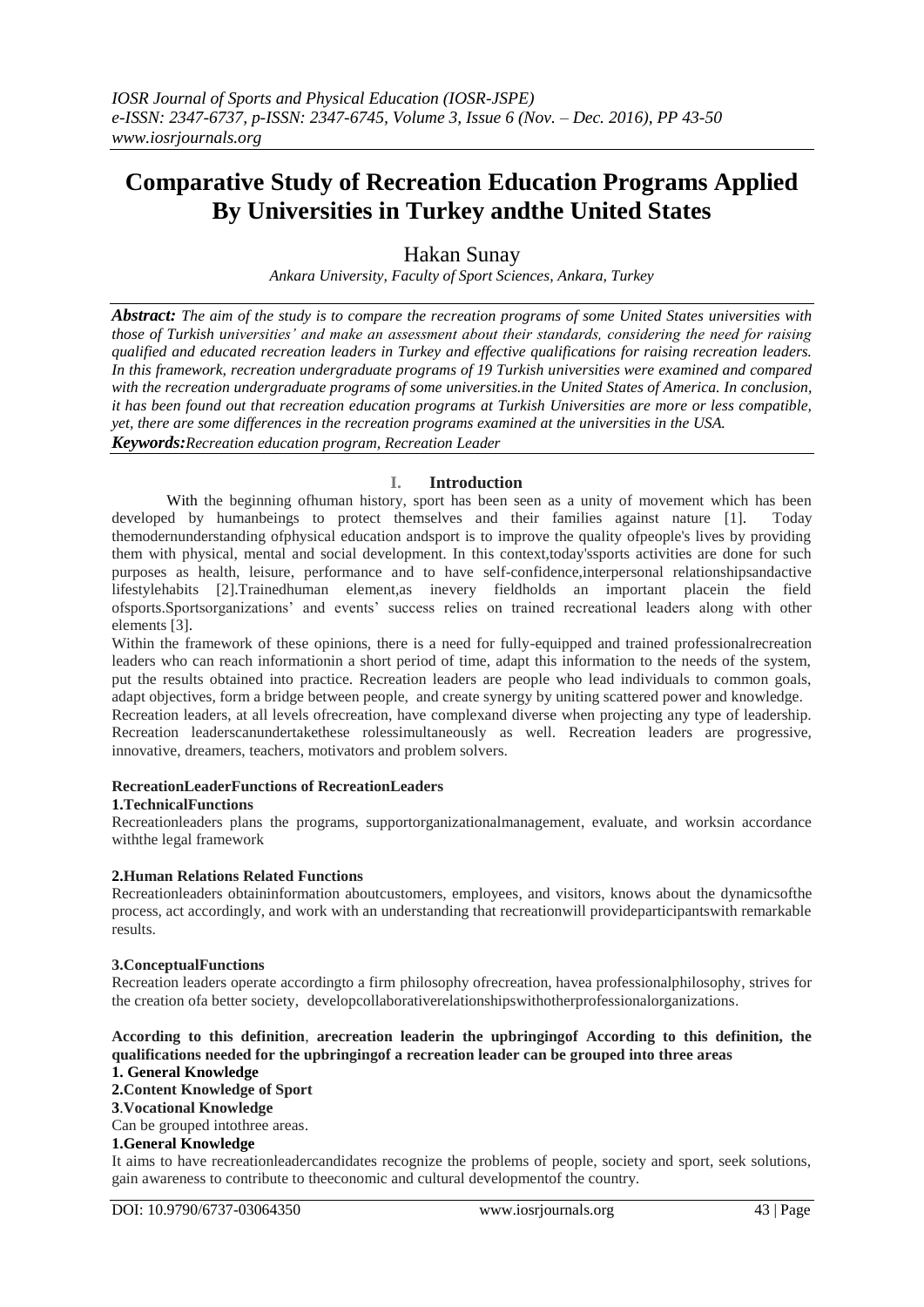#### **2.Content Knowledge of Sport**

It aims to provide recreationleadercandidates with physical, mental, emotional and social development in the theoretical and practical areasof sport sciences and with the awareness and qualifications to do exercise throughout their lives.

#### **3.Vocational Knowledge**

It aims to have recreational leader candidates gain the discipline and qualifications they will need to implement recreational events; recreation management, recreation, education,recreationalapplicationsandprofessional experienceinsports tourismrecreational activities [4].

#### **Tra**  $\Box$ **n**  $\Box$ ng **6 The Recreat**  $\Box$ **on Leader In Turkey**

The firststudiesin this area; began with the foundation of " (Gazi School of Teaching and Intitute for Education)" in 1932 and with the opening of the Departnmnet of Physical Education in 1933. In 1974-1975 Ankara 19 Mayıs Gençlik ve Spor Akademisi (Ankara 19 May Academy of Youth and Sport), in 1975-1976 İstanbul Anadolu Hisarı Gençlik ve Spor Akademisi (İstanbul Anadolu Hisarı Academy of Youth and Sport) and Manisa Gençlik ve Spor Akademisi (Manisa Academy of Youth and Sport) were established under the Ministry ofYouth and Sports.

However,in 1982,withthe closure ofsport academies, sport education continued only with physical education and sports teacher training programs.Then, with the foundation of physical education andsport colleges in 1993, Departments of Recreation Education have begun to be opened. These are;

1. Adnan Menderes University (Aydın) 11. Dumlupinar University (Kutahya) 2. Akdeniz University (Antalya) 12. Erciyes University (Kayseri) 3.Anadolu University (Eskisehir) 13. Gazi University (Ankara) 4. Atatürk University (Erzurum) 14. HalicUniversity (İstanbul) 5.Celal Bayar University (Manisa) 15. Hacettepe University(Ankara) 6. Kırıkkale University 16. Trakya University(Edirne) 7. Kocaeli University 17. Sakarya University 8. Muğla University 18. Dokuz Eylul University (İzmir) 9. Mustafa Kemal Üniversitesi (Hatay) 19. Kocatepe University(Afyon) 10. Pamukkale University(Denizli)

The number of studentsis about 2500 [5].

The aim of the study is to compare the "Recreation Education" curriculum implemented in Turkey Hence, it is aimed to determine competence of the programs in terms of

- 1. Content Categories
- 2. TotalNumber of CoursesandCredit Hoursand

3. Coursediversity

"Content Categories" of "Department of Recreation Education" programs applied in 19 universities in Turkey were analyzed and the data was compared with "Content Categories" of "Department of Recreation Education" programs applied in American universities.

#### **II. Methods**

Conceptual dimension of the method used in this study is in point of having a complete understanding of the recreation education programs and practices of Turkish universities by examining and comparing them.

In this study, it was desired to have a broad perspective on the recreation programs of Turkish universities. In this context, necessary information on recreation education programs in Turkey was collected first and then, practices were analyzed.The results obtained with the analysis of the programs were compared with these type of practices in the US and a general judgement about the programs applied in Turkey was reached.

"Descriptive approach", which is a comparative educationapproach, was used in this study.Descriptiveapproachisbasedon theexamination ofthe relevant literature [6].Studied literature was the recreation undergraduate programs taught in Turkey.Programswere examined and analyzed by means of comparison and contrast.

#### **Population Sampling**

The population of the study included the undergraduate programs of Sports Recreation Education given at 19 universities in TurkeyThe study aimed to cover all of the universities; however, the programs implemented at Celal Bayar University (Manisa), Kırıkkale University, Sakarya University, Dokuz Eylül University (Izmir),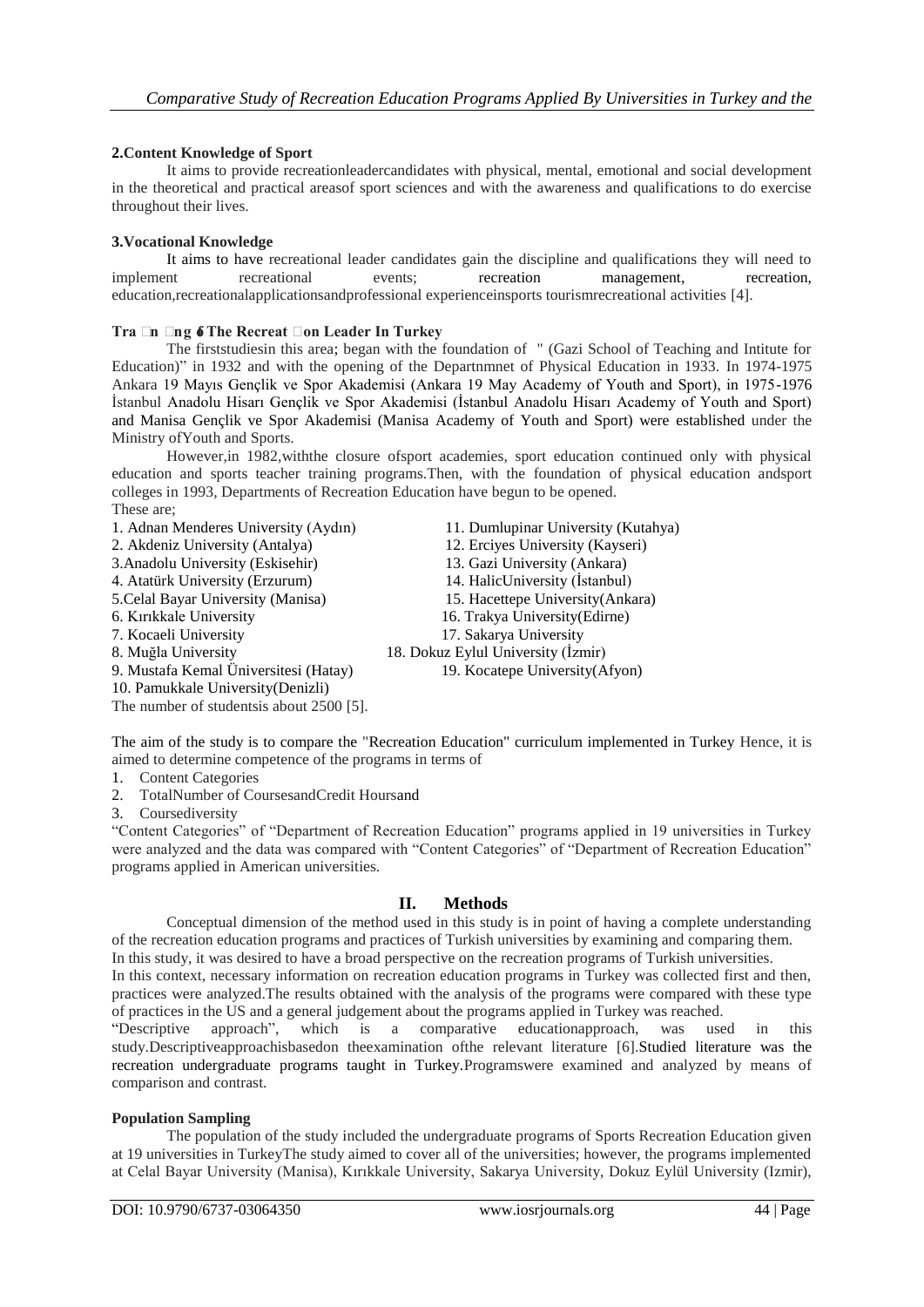and Kocatepe University (Afyon) could not be reached.Therefore, recreation education programs of 14 universities were included inthe research.

#### **Data Collection**

Universities which have recreation education programs were found in the Student Selection and Placement System (SSPS) Higher Education Programs and Quota Guide published by the Student Selection and Placement Centre (SSPC) in 2014 [5]. The data on the recreation education programs of these universities was collected via their web sites and then it was tabulated and compared.

#### **Analysis**

It was made considering the department principles of "Physical Education and Sport Sciences" set by the Council of Higher Education (YOK/CHE). Accordingly, program analysis was carried out considering General Knowledge, Movement and Exercise, Sport Health, Psychosocial Areas in Sport, Sport Education, Sport Management, and Recreation Content Education areas. These areas which constitutes Sport Sciences can be quite important for the training of a recreation leader in terms of acquiring general knowledge, content knowledge of sport, and vocational knowledge [4], [7], [8].

**Comparison (**Comparisons were made between)

- 1. Percentile distributions of Sport Sciences areas in terms of "Number of Courses", "Course Credits per Semester", and "Total Hours of Class" (14 weeks were taken into account) in recreation education programs and
- 2. Percentile distributions of "Recreation Content Education" areas in terms of "Number of Courses", "Course Credits" "Total Number of Hours of Courses" (14 weeks were taken into account) and "Class Hours"
- 3. Variety in course names was taken into account while making the comparisons.

## **III. ResultsAnd Discussion**

**Table 1;** Percentile distributions of content areas of "Recreation Education" programs in terms of "Number of Courses", "Class Credit Hour per Semester", and "Total Number of Hours of Courses" Content category analysis of "Department of Recreation Education Programs" of 14 Universities in Turkey

|                | areas               | General Knoledge                   | Movement       | and            | Sport           | Psycho-social   |                         | Sport                 | Sport      |                 | Rekreasyon      |                          | Total   |       |
|----------------|---------------------|------------------------------------|----------------|----------------|-----------------|-----------------|-------------------------|-----------------------|------------|-----------------|-----------------|--------------------------|---------|-------|
|                | University(*)       |                                    | Training       |                | Health          | fields in sport |                         | Education             | Management |                 | Education       |                          |         |       |
|                | $(SPES)(**)$        | C<br>Num.of                        | Num.of         | c              | Num.of C        | Num.of          | C                       | Num.of<br>c           | Num.of     | -C              | Num.of          | с                        | Num.of  | C     |
| No             |                     | %<br>Courses                       | Curses         | %              | Course %        | Courses         | $\frac{9}{6}$           | %<br>Courses          | Courses    | %               | Courses         | $\frac{9}{6}$            | Courses | %     |
|                | Adnan               | 48<br>$\overline{17}$              |                | 5              | 14              | 3               | 6                       | 33<br>11              | 3          |                 | 33              | 105                      | 74      | 218   |
| 1              | Menderes U          |                                    |                |                |                 |                 |                         |                       |            |                 |                 |                          |         |       |
|                | (Aydm)              | (672)<br>$\overline{22}$           | (70)           | 2.3            | (196)<br>6.4    | (84)            | 2.8                     | (462)<br>15.1         | (98)       | 3.2             | (1470)          | 48.2                     | (3052)  | 100.0 |
|                | Akdeniz<br>U        | 54<br>$\overline{18}$              | 2              | 5              | 10              |                 | 4                       | 5<br>14               | 2          | 4               | 45              | 129                      | 79      | 220   |
| $\overline{2}$ | (Antalya)           |                                    |                |                |                 |                 |                         |                       |            |                 |                 |                          |         |       |
|                |                     | 24.5<br>(756)                      | (70)           | 2.4            | (140)<br>4.5    | (56)            | 1.8                     | (196)<br>6.4          | (56)       | 1.8             | (1806)          | 58.6                     | (3080)  | 100.0 |
|                | Anadolu<br>U        | 39<br>14                           | 2              |                | 23<br>6         | 5               | 14                      | $\overline{20}$<br>6  |            | 19              | 30              | 86                       | 70      | 208   |
| 3              | (Eskişehir)         |                                    |                |                |                 |                 |                         |                       |            |                 |                 |                          |         |       |
|                |                     | 18.8<br>(546)                      | (98)           | 3.4            | (322)11.1       | (196)           | 6.7                     | (280)<br>9.6          | (266)      | 9.1             | (1204)          | 41.3                     | (2912)  | 100.0 |
|                | Atatürk<br>U        | 34<br>15                           | 2              |                | 11              |                 | ٦                       | 20<br>5               | 3          | 6               | 35              | 132                      | 64      | 213   |
| 4              | (Erzurum)           | (476)<br>16                        | (98)           | 3.3            | 5.2<br>(154)    | (42)            | 1.4                     | 9.4<br>(280)          | (84)       | 2.8             | (1848)          | 61.9                     | (2982)  | 100.0 |
|                | Dumlupmar           | $\overline{28}$<br>$\overline{11}$ |                | 6              | 16              |                 | 6                       | 15<br>4               | 6          | 19              | $\overline{24}$ | $\overline{\mathbf{82}}$ | 54      | 172   |
| 5              | U. (Kütahva)        | 16.3<br>(392)                      | (84)           | 3.5            | 9.3<br>(224)    | (84)            | 3.5                     | 8.7<br>(210)          | (266)      | 11              | (1148)          | 47.7                     | (2408)  | 100.0 |
|                | <b>Ercives</b><br>U | $\overline{22}$<br>10              | 2              |                | 13              |                 | R                       | 17<br>6               | 3          | 6               | 29              | 83                       | 58      | 154   |
| 6              | Kayseri)            | 14.3<br>(308)                      | (70)           | 3.2            | (182)<br>8.4    | (112)           | 5.2                     | (238)<br>11           | (84)       | 3.9             | (1162)          | 54                       | (2156)  | 100.0 |
|                | U.<br>Gazi          | 27<br>10                           |                |                | g               |                 | $\overline{6}$          | 17                    | 2          | 6               | 43              | 130                      | 64      | 196   |
| 7              | (Ankara)            | 13.8<br>(378)                      | (28)           |                | (112)<br>4.1    | (84)            | 3.1                     | 8.6<br>(238)          | (84)       | 3.1             | (1820)          | 66.3                     | (2744)  | 100.0 |
|                | Hacettepe U.        | 29<br>$\overline{11}$              | 2              | 5              | 14              | 4               | 9                       | 33<br>$\overline{11}$ | 3          | R               | 38              | 125                      | 74      | 223   |
| 8              | (Ankara)            | 13<br>(406)                        | (70)           | 2.2            | 6.3<br>(196)    | (126)           | 4                       | 14.8<br>(462)         | (112)      | 3.6             | (1750)          | 56.1                     | (3122)  | 100.0 |
|                | Halic<br>U.         | $\overline{26}$<br>10              |                | 3              | 15              |                 | $\overline{6}$          | 21                    | 5          | 14              | $\overline{27}$ | 87                       | 57      | 172   |
| 9              | (İstanbul)          | 15.1<br>(364)                      | (42)           | 1.7            | 8.7<br>(210)    | (84)            | 3.5                     | 12.3<br>(294)         | (196)      | 8.1             | (1218)          | 50.6                     | (2408)  | 100.0 |
|                | Kocaeli U           | 35<br>14                           | 2              | Δ              | $\overline{21}$ | ٦               | $\overline{6}$          | $\overline{21}$       | 3          | 6               | 30              | 68                       | 67      | 161   |
| 10             |                     | 21.7<br>(490)                      | (56)           | 2.5            | (294)13.1       | (84)            | 3.7                     | 13.1<br>(294)         | (84)       | 3.7             | (952)           | 42.2                     | (2254)  | 100.0 |
|                | Muğla U.            | 38<br>14                           |                |                | 9               |                 | ä,                      | 34<br>٥               |            | ٦               | $\overline{29}$ | 99                       | 56      | 183   |
| 11             |                     | 20.8<br>(532)                      |                |                | (126)<br>4.9    |                 | ÷                       | 18.6<br>(476)         | (42)       | 1.6             | (1386)          | 54.1                     | (2562)  | 100.0 |
|                | M. Kemal U.         | 9<br>$\overline{27}$               | $\overline{2}$ | $\overline{6}$ | 16              | 2               | 6                       | 41<br>$\overline{11}$ | 5          | $\overline{11}$ | 30              | $\overline{87}$          | 64      | 194   |
| 12             | (Hatav)             | 13.9<br>(378)                      | (84)           | 3.1            | $(224)$ 8.2     | (84)            | 3.1                     | 21.2<br>(574)         | (154)      | 5.7             | (1218)          | 44.8                     | (2716)  | 100.0 |
|                | Pamukkale U         | 25<br>17                           | 2              | 5              | $\overline{20}$ | 4               | $\overline{\mathbf{8}}$ | 23<br>g               | 5          | 10              | 25              | 61                       | 67      | 152   |
| 13             | (Denizli)           | (350)<br>16.4                      | (70)           | 3.3            | (280)13.2       | (112)           | 5.3                     | 15.1<br>(322)         | (140)      | 6.6             | (854)           | 40.1                     | (2128)  | 100.0 |
|                | Trakva U.           | 42<br>14                           |                |                |                 |                 | ٦                       | 30<br>R               |            | 3               | 37              | 123                      | 64      | 212   |
| 14             | (Edirne)            | 19.8<br>(588)                      |                |                | (154) 5.2       | (42)            | 1.4                     | 14.2<br>(420)         | (42)       | 1.4             | (1722)          | 58                       | (2968)  | 100.0 |

**(\*)Information and findings regarding the Recreation Education Programs were obtained by accessing the web sites of the universities and were analyzed by the researcher. (\*\*)(SPES) School of Physical Education and Sport**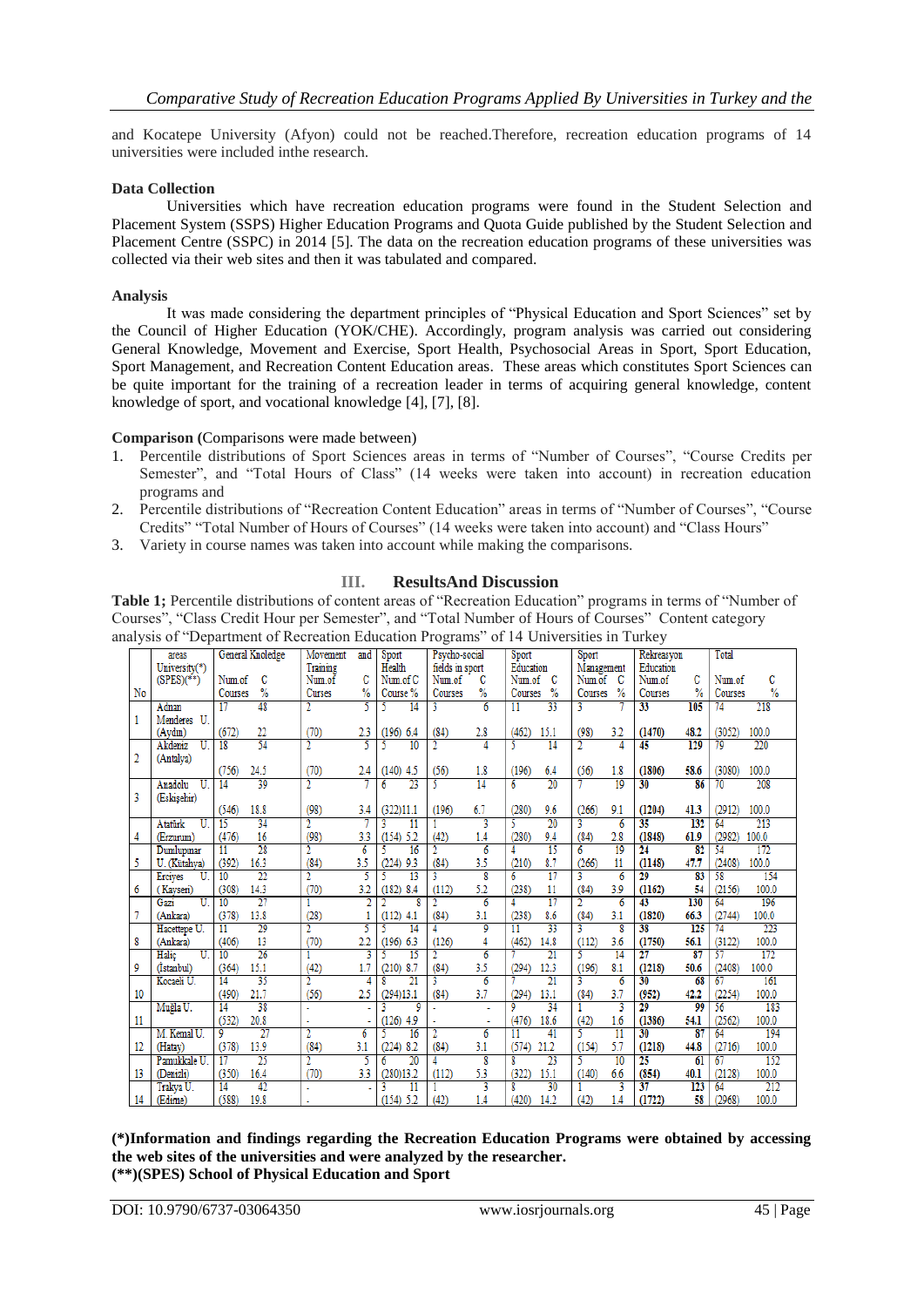#### **(Access; 2014) C: Credit Num.of Course: Number of Courses (…):Total number of hours applied by multiplying credit (in one semester) by an average of 14 weeks %: Percentages of courses (Theoretical / Practical) in terms of credit hour obtained by multiplying total credit by an average of 14 weeks**

As seen inTable 1, differences are identified in terms of cours groups in recreation education programs examined within the scope of this study.

The total number of courses regarding course groups of recreation content education at the universities varies between 24 and 45.

On the other hand, another important finding is that recreation content education which holds an important place in recreation education programs is given in different credit hours.

This study is found to be consistent with the study on the analysis of sport management programs conducted by Sunay et al. in 2002 [9].

| <b>Table 2:</b> Percentile distributions of "Recreation Content Education" areas in terms of "Number of Courses".<br>"Courses Credit Hour" and "Total Class Hours" in 14 universities in Turkey |  |                           |                   |                         |                          |                  |                       |       |  |  |
|-------------------------------------------------------------------------------------------------------------------------------------------------------------------------------------------------|--|---------------------------|-------------------|-------------------------|--------------------------|------------------|-----------------------|-------|--|--|
|                                                                                                                                                                                                 |  | Areas<br>University $(*)$ | Management<br>(1) | Rekreation<br>Education | Rekreational<br>Practice | Tourizm<br>Guide | Internship<br>Project | Total |  |  |

|                | University(*)                  | <sub></sub><br>(1)      | Education            | Practice        | Guide                            | Project                | Total                    |
|----------------|--------------------------------|-------------------------|----------------------|-----------------|----------------------------------|------------------------|--------------------------|
|                | $(SPES)(**)$                   | Num.ofC                 | (2)                  | (3)             | (4)                              | (5)                    | Num.ofC                  |
| N <sub>o</sub> |                                | Courses                 | Num.ofC              | Num.ofC         | Num.ofC                          | Num.ofC                | Courses                  |
|                |                                | $\%$                    | Courses              | Courses         | Courses                          | Courses                | $\%$                     |
|                |                                |                         | $\%$                 | $\%$            | $\%$                             | $\%$                   |                          |
|                | Adnan                          | $\overline{2}$          | $\overline{6}$       | 18              | $\overline{2}$                   | $\overline{5}$         | 33                       |
| $\mathbf{1}$   | Menderes<br>U.                 | $\overline{4}$          | 17                   | 60              | $\overline{4}$                   | 20                     | 105                      |
|                | (Aydn)                         | (56)                    | (238)                | (840)           | (56)                             | (280)                  | (1470)                   |
|                |                                | 3.8                     | 16.2                 | 57.1            | 3.8                              | 19.1                   | 100.0                    |
|                | U.<br>Akdeniz                  | 8                       | 11                   | 20              | $\overline{\phantom{a}}$         | 6                      | 45                       |
| $\overline{2}$ | (Antalya)                      | 18                      | 32                   | 55              | $\overline{a}$                   | 24                     | 129                      |
|                |                                | (252)                   | (448)                | (770)           | $\overline{\phantom{a}}$         | (336)                  | (1806)                   |
|                |                                | 14                      | 24.8                 | 42.6            | $\overline{a}$                   | 18.6                   | 100.0                    |
|                | Anadolu<br>U.                  | 6                       | 6                    | 16              | $\overline{c}$                   | $\frac{1}{2}$          | 30                       |
| 3              | (Eskişehir)                    | 17                      | 16                   | 47              | 6                                |                        | 86                       |
|                |                                | (238)                   | (224)                | (658)           | (84)                             | $\frac{1}{2}$          | (1204)                   |
|                |                                | 19.8                    | 18.6                 | 54.7            | 6.9                              | $\overline{a}$         | 100.0                    |
|                | Atatürk<br>U.                  | $\overline{\mathbf{3}}$ | 6                    | 23              | $\mathbf{1}$                     | $\overline{c}$         | $\overline{35}$          |
| $\overline{4}$ | (Erzurum)                      | 8                       | 18                   | 91              | $\overline{3}$                   | 12                     | 132                      |
|                |                                | (112)                   | (252)                | (1274)          | (42)                             | (168)                  | (1848)                   |
|                |                                | 6.1                     | 13.6                 | 68.9            | 2.3                              | 9.1                    | 100.0                    |
|                | Dumlupmar U.                   | $\mathbf{1}$            | $\tau$               | 13              | $\overline{2}$                   | $\mathbf{1}$           | 24                       |
| 5              | (Kütahya)                      | 3                       | 19                   | 51              | 6                                | $\overline{3}$         | 82                       |
|                |                                | (42)                    | (266)                | (714)           | (84)                             | (42)                   | (1148)                   |
|                |                                | 3.7                     | 23.2                 | 62.1            | 7.3                              | 3.7                    | 100.0                    |
|                | Erciyes U.<br>$\overline{(\ }$ | 5                       | 10                   | 12              | $\mathbf{1}$                     | $\mathbf{1}$           | 29                       |
| 6              | Kayseri)                       | 13                      | 28                   | 38              | $\overline{2}$                   | $\overline{c}$         | 83                       |
|                |                                | (182)                   | (392)                | (532)           | (28)                             | (28)                   | (1162)                   |
|                |                                | 15.7                    | 33.7                 | 45.8            | 2.4                              | 2.4                    | 100.0                    |
|                | U.<br>Gazi                     | 6                       | 14                   | 16              | $\overline{2}$                   | 5                      | 43                       |
| $\overline{7}$ | (Ankara)                       | 18                      | 40                   | 51              | 6                                | 15                     | 130                      |
|                |                                | (252)                   | (560)                | (714)           | (84)                             | (210)                  | (1820)                   |
|                |                                | 13.8                    | 30.8                 | 39.2            | 4.7                              | 11.5                   | 100.0                    |
|                | Hacettepe U.                   | $\overline{2}$          | $5^{\circ}$          | 24              | $\overline{2}$                   | 5                      | 38                       |
| 8              | (Ankara)                       | $\overline{4}$          | 13                   | 80              | 5                                | 23                     | 125                      |
|                |                                | (56)                    | (182)                | (1120)          | (70)                             | (322)                  | (1750)                   |
|                |                                | 3.2                     | 10.4                 | 64              | $\overline{4}$<br>$\overline{3}$ | 18.4                   | 100.0                    |
| 9              | Haliç<br>U.<br>(İstanbul)      | $\overline{4}$<br>12    | $\overline{8}$<br>24 | 10<br>30        | 9                                | $\overline{2}$<br>12   | $\overline{27}$<br>87    |
|                |                                |                         |                      | (420)           | (126)                            |                        | (1218)                   |
|                |                                | (168)<br>13.8           | (336)<br>27.6        | 34.5            | 10.3                             | (168)                  |                          |
|                | Kocaeli U.                     | 3                       | $\overline{3}$       | $\overline{17}$ | $\overline{3}$                   | 13.8<br>$\overline{4}$ | 100.0<br>$\overline{30}$ |
| 10             |                                | 8                       | 6                    | 33              | 11                               | 10                     | 68                       |
|                |                                | (112)                   | (84)                 | (462)           | (154)                            | (140)                  | (952)                    |
|                |                                | 11.8                    | 8.8                  | 48.5            | 16.2                             | 14.7                   | 100.0                    |
|                | Muğla U.                       | $\overline{4}$          | $\overline{9}$       | 11              | $\overline{a}$                   | $\overline{5}$         | 29                       |
| 11             |                                | 12                      | 29                   | 40              | $\overline{\phantom{a}}$         | 18                     | 99                       |
|                |                                | (168)                   | (406)                | (560)           | $\overline{a}$                   | (252)                  | (1386)                   |
|                |                                | 12.1                    | 29.3                 | 40.4            | ÷,                               | 18.2                   | 100.0                    |
|                | M. Kemal U.                    | $\overline{4}$          | 6                    | 14              | $\mathbf{1}$                     | 5                      | $\overline{30}$          |
|                |                                |                         |                      |                 |                                  |                        |                          |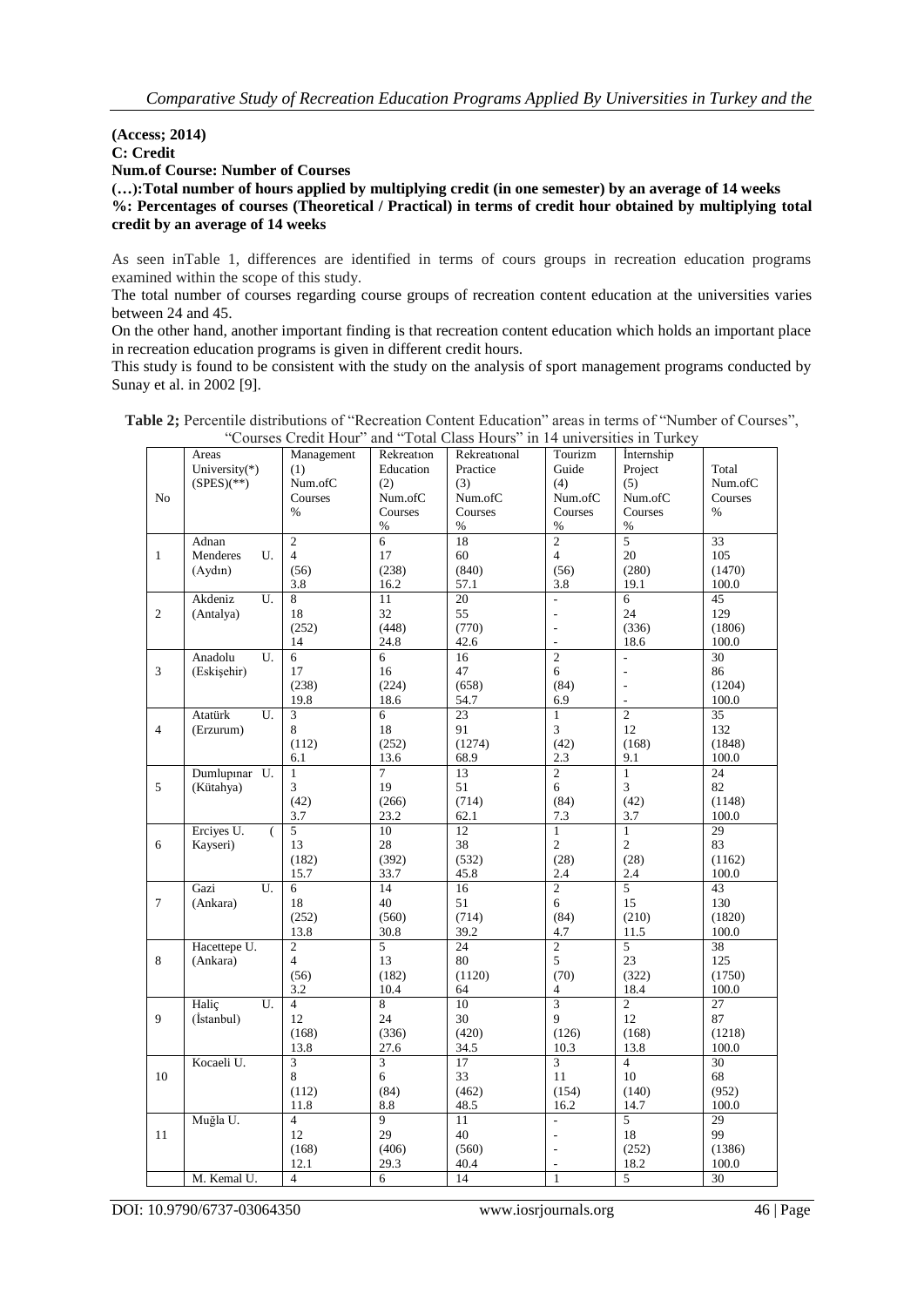| 12 | (Hatay)      | 10             | 12    | 43    |      | 20            | 87     |
|----|--------------|----------------|-------|-------|------|---------------|--------|
|    |              | (140)          | (168) | (602) | (28) | (280)         | (1218) |
|    |              | 11.5           | 13.8  | 49.4  | 2.3  | 23            | 100.0  |
|    | Pamukkale U. | 3              |       | 13    | -    | 4             | 21     |
| 13 | (Denizli)    | 6              | 6     | 34    |      | 15            | 61     |
|    |              | (84)           | (84)  | (476) |      | (210)         | (854)  |
|    |              | 9.8            | 9.8   | 55.8  |      | 24.6          | 100.0  |
|    | Trakya U.    | $\overline{4}$ | 11    | 16    |      |               | 37     |
| 14 | (Edirne)     | 10             | 35    | 57    |      | 18            | 123    |
|    |              | (140)          | (490) | (798) | (42) | (252)<br>14.6 | (1722) |
|    |              | 8.1            | 28.5  | 46.4  | 2.4  |               | 100.0  |

**(\*) Information and findings regarding the Recreation Education Programs were obtained by accessing the web sites of the universities and were analyzed by the researcher (Access;2014)**

**(\*\*) (SPES) School of Physical Education and Sport** 

**C: Credit**

**Num.of Course: Number of Courses** 

**(…):Total number of hours applied by multiplying credit (in one semester) by an average of 14 weeks %: Percentages of courses (Theoretical / Practical) in terms of credit hour obtained by multiplying total credit by an average of 14 weeks.**

As seen in Table 2, there are differences in percentile distributions of "Recreation Content Education" areas regarding "Number of Courses", "Course Credit Hour" and "Class Hours" in the 14 universities examined in Turkey. It is identified that almost all the universities examined have an internship program within their recreation education curricula whereas three universities do not have courses on tourism / counseling which cover blooming sport tourism in their curricula. Also, it is seen that course names have been diversified in recreation education programs in Turkey. For example, it is found out that different names such as Introduction to Recreation, Introduction to Recreation and Sport, Fundamentals of Recreation were given to the courses with similar content on Recreation Education.The variety in courses that are in the curricula has been observed in previous studies conducted on this subject [7], [9], [10].This situation can be a result of the diversity in the academic structures and resources of universities as well as academic staff, facility and equipment means and regional opportunities.

**Table 3;** Percentile distributions of content areas of "Recreation Education" programs in terms of "Number of Courses", "Course Credit Hour per Semester", and "Total Number of Hours of Class" Content category analysis of "Department of Recreation Education Programs" of 10 Universities in the USA

|                | Areas                      | General          | Movement and |                          |                          | Sport Health   | Psycho-social   |                | <b>Sport Education</b> |        | Sport        |                | Rekreasyon           |                 | Total        |       |
|----------------|----------------------------|------------------|--------------|--------------------------|--------------------------|----------------|-----------------|----------------|------------------------|--------|--------------|----------------|----------------------|-----------------|--------------|-------|
|                | University (*)             | Knowledge        | Training     |                          | Num of C                 |                | fields in sport |                | Num of C               |        | Management   |                | Education            |                 | Num of       | c     |
|                | (SPES)                     | Num.of C         | Num.of C     |                          | Course %                 |                | Num.of          | c              | Courses %              |        | Num.of       | c              | Num.of               | c               | Courses      | %     |
|                |                            | 96               |              |                          |                          |                |                 | 96             |                        |        |              |                |                      | 96              |              |       |
| No             |                            | Courses          | Courses %    |                          |                          |                | Courses         |                |                        |        | Courses      | 96             | Courses              |                 |              |       |
|                | California                 |                  |              |                          |                          |                |                 |                |                        | ٠      | 2            | $\overline{6}$ | 17                   | 84              | 26           | 126   |
| 1              | University (USA)           | 36               |              |                          |                          |                |                 |                |                        |        |              |                |                      |                 |              |       |
|                |                            | (504)            |              |                          |                          |                | ÷               |                |                        | ٠      | (84)         | 4.8            | (1176)               | 66.6            | (1764)       | 100.0 |
|                |                            | 28.6             |              |                          |                          |                |                 |                |                        |        |              |                |                      |                 |              |       |
|                | Gallaudet                  |                  |              | 3                        |                          | 10             |                 | $\overline{6}$ |                        |        |              |                | 16                   | 50              | 24           | 73    |
|                |                            | $\overline{2}$   | T            |                          | з                        |                | 2               |                |                        | ٠      | ٠            | ÷              |                      |                 |              |       |
| $\overline{2}$ | University (USA)           | 4                |              |                          |                          |                |                 |                |                        |        |              |                |                      |                 |              |       |
|                |                            | (56)             | (42)         | 4.1                      | (140)13.7                |                | (84)            | 8.2            |                        |        | ٠            | ٠              | (700)                | 68.5            | (1022)       | 100.0 |
|                |                            | 5.5              |              |                          |                          |                |                 |                |                        |        |              |                |                      |                 |              |       |
|                | <b>Illinois University</b> | 10 <sup>10</sup> | $\mathbf{r}$ | $\overline{\phantom{a}}$ | ÷.                       | ÷.             | $\overline{2}$  | ٥              | $\overline{a}$         | ä,     | ÷.           | ÷.             | 21                   | 73              | 33           | 123   |
| 3              | (USA)                      | 41               |              |                          |                          |                |                 |                |                        |        |              |                |                      |                 |              |       |
|                |                            |                  |              |                          |                          |                |                 |                |                        |        |              |                |                      |                 |              |       |
|                |                            | (574)            | ٠            |                          |                          |                | (126)           | 7.3            |                        |        |              | ä,             | (1022)               | 59.4            | (1722)       | 100.0 |
|                |                            | 33.3             |              |                          |                          |                |                 |                |                        |        |              |                |                      |                 |              |       |
|                | Indiana University         | 6                | $\mathbf{r}$ |                          | $\overline{a}$           | ٠              | 3.              | o              |                        | ä,     | 6            | 18             | 21                   | 65              | 36           | 117   |
| 4              | (USA)                      | 25               |              |                          |                          |                |                 |                |                        |        |              |                |                      |                 |              |       |
|                |                            | (350)            | $\sim$       | $\sim$                   | $\overline{\phantom{a}}$ | ٠              | (126)           | 7.7            | ÷,                     | ٠      | (252)        | 15.4           | (910)                | 55.5            | (1638)       | 100.0 |
|                |                            | 21.4             |              |                          |                          |                |                 |                |                        |        |              |                |                      |                 |              |       |
|                |                            |                  |              |                          |                          |                |                 |                |                        |        |              |                |                      |                 |              |       |
|                | Madison<br>James           | т                | $\sim$       | ÷                        |                          | 3.             | T               | 3              |                        | ٠      | 9            | 27             | 10                   | 33              | $22^{\circ}$ | 69    |
| 5              | University (USA)           | 3.               |              |                          |                          |                |                 |                |                        |        |              |                |                      |                 |              |       |
|                |                            | (42)             |              |                          |                          |                |                 |                |                        |        |              |                |                      |                 |              |       |
|                |                            | 4.3              | ×.           | ÷                        | (42)                     | 4.3            | (42)            | 4.3            |                        | ÷      | (378)        | 39.2           | (462)                | 47.9            | (966)        | 100.0 |
|                | Lyndon<br><b>State</b>     | 4                | $\sim$       |                          |                          |                |                 |                |                        |        |              |                | 25                   | 83              | 31           | 104   |
| 6              | College (USA)              | 15               |              |                          |                          |                |                 |                |                        |        |              |                |                      |                 |              |       |
|                |                            |                  |              |                          |                          |                |                 |                |                        |        |              |                |                      |                 |              |       |
|                |                            | (210)            |              |                          |                          |                |                 |                |                        |        |              |                |                      |                 |              |       |
|                |                            | 14.4             | ÷            | ٠                        | ٠                        |                | ٠               |                |                        | ٠      | (84)         | 5.8            | (1162)               | 79.8            | (1456)       | 100.0 |
|                | Lynn University            |                  |              |                          | ÷.                       |                | ×               |                |                        | ٠      | 15           | 45             | 23                   | 85              | 38           | 130   |
| 7              | (USA)                      |                  |              |                          |                          |                |                 |                |                        |        |              |                |                      |                 |              |       |
|                |                            | ÷.               | ×.           | ٠                        |                          | ۰              | $\sim$          |                |                        | ٠      | (630)        | 34.6           | (1190)               | 65.4            | (1820)       | 100.0 |
|                | Madison College            | 4                | ÷.           |                          |                          | R              | 3               | ۰              |                        |        |              |                | 14                   | 38              | 24           | 66    |
|                |                            |                  |              |                          |                          |                |                 |                |                        |        |              |                |                      |                 |              |       |
| 8              | (USA)                      | 10               |              |                          |                          |                |                 |                |                        |        |              |                |                      |                 |              |       |
|                |                            | (140)            | $\sim$       | $\sim$                   | (42)                     | 4.5            | (126)           | 13.6           | ä,                     | $\sim$ | (84)         | 9.1            | (532)                | 57.6            | (924)        | 100.0 |
|                |                            | 15.2             |              |                          |                          |                |                 |                |                        |        |              |                |                      |                 |              |       |
|                | <b>Dakota</b><br>South     | $\overline{6}$   | ٠            | $\overline{\phantom{a}}$ | 1                        | $\overline{2}$ | 4               | 17             | ÷                      | ÷,     | 9            | 26             | $\overline{\bullet}$ | $\overline{24}$ | 29           | 88    |
|                | State University           | 19               |              |                          |                          |                |                 |                |                        |        |              |                |                      |                 |              |       |
| 9              |                            |                  |              |                          |                          |                |                 |                |                        |        |              |                |                      |                 |              |       |
|                | (USA)                      | (266)            |              |                          |                          |                |                 |                |                        |        |              |                |                      |                 |              |       |
|                |                            | 21.6             | ÷            | ٠                        | (28)                     | 2.3            | (238)           | 19.3           |                        | ٠      | (364)        | 29.5           | (336)                | 27.3            | (1232)       | 100.0 |
|                | Wisconsin<br>Tэ            | $\overline{2}$   |              |                          |                          |                |                 |                |                        |        | ς            | 14             | $\overline{21}$      | 68              | 28           | 89    |
| 10             | Crosse University          | 7                |              |                          |                          |                |                 |                |                        |        |              |                |                      |                 |              |       |
|                | (USA)                      | (98)             |              |                          |                          |                |                 |                |                        |        |              |                |                      |                 |              |       |
|                |                            | 7.9              |              |                          |                          |                |                 |                |                        |        | $(196)$ 15.7 |                | (952)                | 76.4            | (1246)       | 100.0 |
|                |                            |                  |              |                          |                          |                |                 |                |                        | ×.     |              |                |                      |                 |              |       |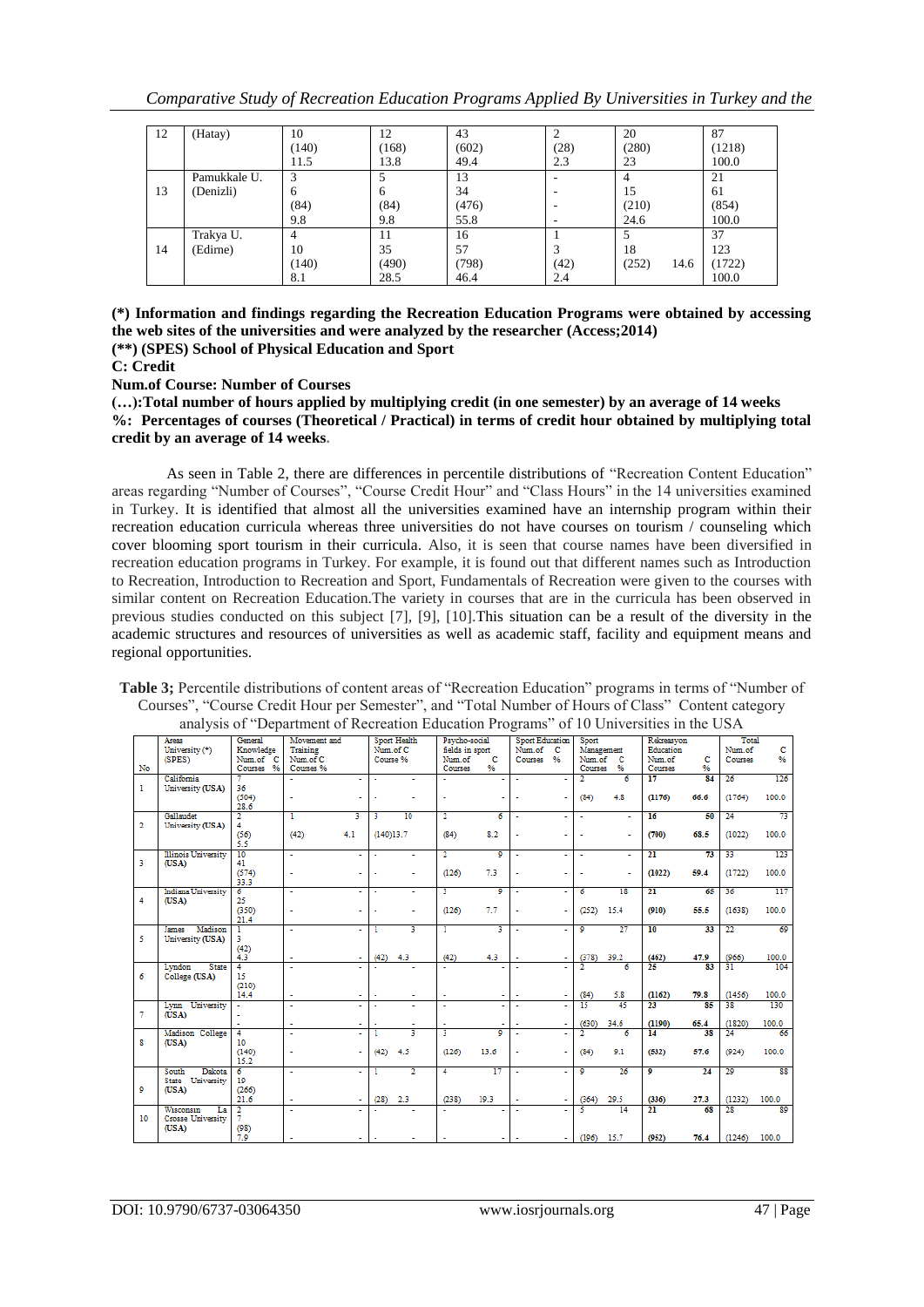**(\*) Information and findings regarding the Recreation Education Programs were obtained by accessing the web sites of the universities and were analyzed by the researcher (Access;2014.** [11], [12], [13], [14], [15], [16], [17], [18], [19], [20].

**(\*\*) (SPES) School of Physical Education and Sport** 

**C:Credit**

**Num.of Course: Number of Courses** 

**(…):Total number of hours applied by multiplying credit (in one semester) by an average of 14 weeks %:Percentages of courses (Theoretical / Practical) in terms of credit hour obtained by multiplying total credit by an average of 14 weeks**

As seen inTable 3, differences are identified in terms of cours groups in recreation education programs examined within the scope of this study.

Course credit hours per semester regarding course groups of recreation content education at the universities vary between 24 and 85.

On the other hand, another important finding is that recreation content education which holds an important place in recreation education programs is given in different credit hours.

Besides, almost none of the recreation education programs of the universities include courses on sport education and movement and exercise.

|                | Areas           | Rekreation     | Rekreation     | Rekreation               | Tourism                      | İnternship     |                 |
|----------------|-----------------|----------------|----------------|--------------------------|------------------------------|----------------|-----------------|
|                | University(*)   | Management     | Education      | Practices                | Guide                        | Project        | Total           |
|                | (SPES)          | (1)            | (2)            | (3)                      | (4)                          | (5)            |                 |
| No             |                 | Num.ofC        | Num.of C       | Num.ofC                  | Num.of C                     | Num.of C       | Num.of C        |
|                |                 |                |                |                          |                              |                |                 |
|                |                 | Courses        | Courses        | Courses                  | Courses                      | Courses        | Courses         |
|                |                 | $\%$           | $\frac{0}{0}$  | $\%$                     | $\%$                         | $\%$           | $\%$            |
|                | California      | 3              | $\overline{3}$ | $\overline{7}$           | $\overline{a}$               | $\overline{4}$ | 17              |
| $\mathbf{1}$   | University      | 9              | 9              | 44                       | $\overline{a}$               | 22             | 84              |
|                |                 |                |                |                          |                              |                |                 |
|                | (USA)           | (126)          | (126)          | (616)                    | $\overline{a}$               | (308)          | (1176)          |
|                |                 | 10.7           | 10.7           | 52.4                     | $\overline{a}$               | 26.2           | 100.0           |
|                | Gallaudet       | 5              | $\overline{4}$ | 5                        | $\overline{a}$               | $\overline{2}$ | 16              |
| $\overline{c}$ | University      | 15             | 12             | 14                       | $\overline{a}$               | 9              | 50              |
|                |                 |                |                |                          |                              |                |                 |
|                | (USA)           | (210)          | (168)          | (196)                    | $\qquad \qquad \blacksquare$ | (126)          | (700)           |
|                |                 | 30             | 24             | 28                       | $\overline{a}$               | 18             | 100.0           |
|                | <i>Illinois</i> | 6              | 11             | $\mathbf{1}$             | $\overline{a}$               | $\overline{3}$ | $\overline{21}$ |
| $\overline{3}$ | University      | 17             | 31             | 9                        | $\overline{\phantom{a}}$     | 16             | 73              |
|                |                 |                |                |                          |                              |                |                 |
|                | (USA)           | (238)          | (434)          | (126)                    | $\qquad \qquad \blacksquare$ | (224)          | (1022)          |
|                |                 | 23.3           | 42.5           | 12.3                     | $\overline{\phantom{a}}$     | 21.9           | 100.0           |
|                | İndiana         | 6              | 9              | 3                        | $\overline{a}$               | $\overline{3}$ | 21              |
| $\overline{4}$ | University      | 18             | 30             | 9                        | $\overline{a}$               | 8              | 65              |
|                | (USA)           | (252)          | (420)          | (126)                    | $\overline{\phantom{a}}$     | (112)          | (910)           |
|                |                 |                |                |                          |                              |                |                 |
|                |                 | 27.7           | 46.2           | 13.8                     | $\overline{a}$               | 12.3           | 100.0           |
|                | James           | $\overline{7}$ | $\mathbf{1}$   | $\overline{a}$           | $\overline{a}$               | $\overline{c}$ | 10              |
| 5              | Madison         | 21             | 3              | $\overline{\phantom{0}}$ | $\overline{a}$               | 9              | 33              |
|                | Üniversity      | (294)          | (42)           | $\overline{a}$           |                              | (126)          | (462)           |
|                |                 |                |                |                          |                              |                |                 |
|                | (USA)           | 63.6           | 9.1            | $\overline{\phantom{a}}$ | $\frac{1}{2}$                | 27.3           | 100.0           |
|                | Lyndon State    | 5              | $\overline{6}$ | 11                       | $\overline{a}$               | 3              | 25              |
| 6              | College         | 17             | 18             | 35                       |                              | 13             | 83              |
|                | (USA)           | (238)          | (252)          | (490)                    | $\frac{1}{2}$                | (182)          | (1162)          |
|                |                 | 20.5           | 21.7           | 42.2                     | ÷                            | 15.6           | 100.0           |
|                |                 |                |                |                          |                              |                |                 |
|                | Lynn            | 8              | 6              | $\overline{a}$           | $\overline{4}$               | $\overline{5}$ | $\overline{23}$ |
| $\tau$         | University      | 24             | 18             | $\overline{\phantom{0}}$ | 24                           | 19             | 85              |
|                | (USA)           | (336)          | (252)          | $\overline{a}$           | (336)                        | (266)          | (1190)          |
|                |                 | 28.2           | 21.2           | $\overline{\phantom{a}}$ | 28.2                         | 22.4           | 100.0           |
|                |                 |                |                |                          |                              |                |                 |
|                | Madison         | $\overline{4}$ | $\overline{4}$ | $\overline{2}$           | $\mathbf{1}$                 | $\overline{3}$ | 14              |
| 8              | College         | 11             | 12             | 6                        | $\overline{3}$               | 6              | 38              |
|                | (USA)           | (154)          | (168)          | (84)                     | (42)                         | (84)           | (532)           |
|                |                 | 28.9           | 31.6           | 15.8                     | 7.9                          | 15.8           | 100.0           |
|                | South Dakota    | $\overline{2}$ | $\overline{3}$ | $\overline{2}$           | $\overline{a}$               | $\overline{2}$ | $\overline{9}$  |
|                |                 |                |                |                          |                              |                |                 |
|                | <b>State</b>    | 6              | 9              | 3                        | $\overline{a}$               | 6              | 24              |
| 9              | University      | (84)           | (126)          | (42)                     |                              | (84)           | (336)           |
|                | (USA)           | 25             | 37.5           | 12.5                     | $\overline{a}$               | 25             | 100.0           |
|                |                 | 9              | $\overline{4}$ | $\overline{4}$           |                              |                |                 |
|                | Wisconsin La    |                |                |                          | $\mathbf{1}$                 | $\overline{3}$ | 21              |
| 10             | Crosse          | 24             | 11             | $10\,$                   | 3                            | 20             | 68              |
|                | University      | (336)          | (154)          | (140)                    | (42)                         | (280)          | (952)           |
|                | (USA)           | 35.3           | 16.2           | 14.7                     | 4.4                          | 29.4           | 100.0           |
|                |                 |                |                |                          |                              |                |                 |

**Table 4;** Percentile distributions of "Recreation Content Education" areas in terms of "Number of Courses", "Course Credit Hour" and "Class Hours" in 10 universities in the USA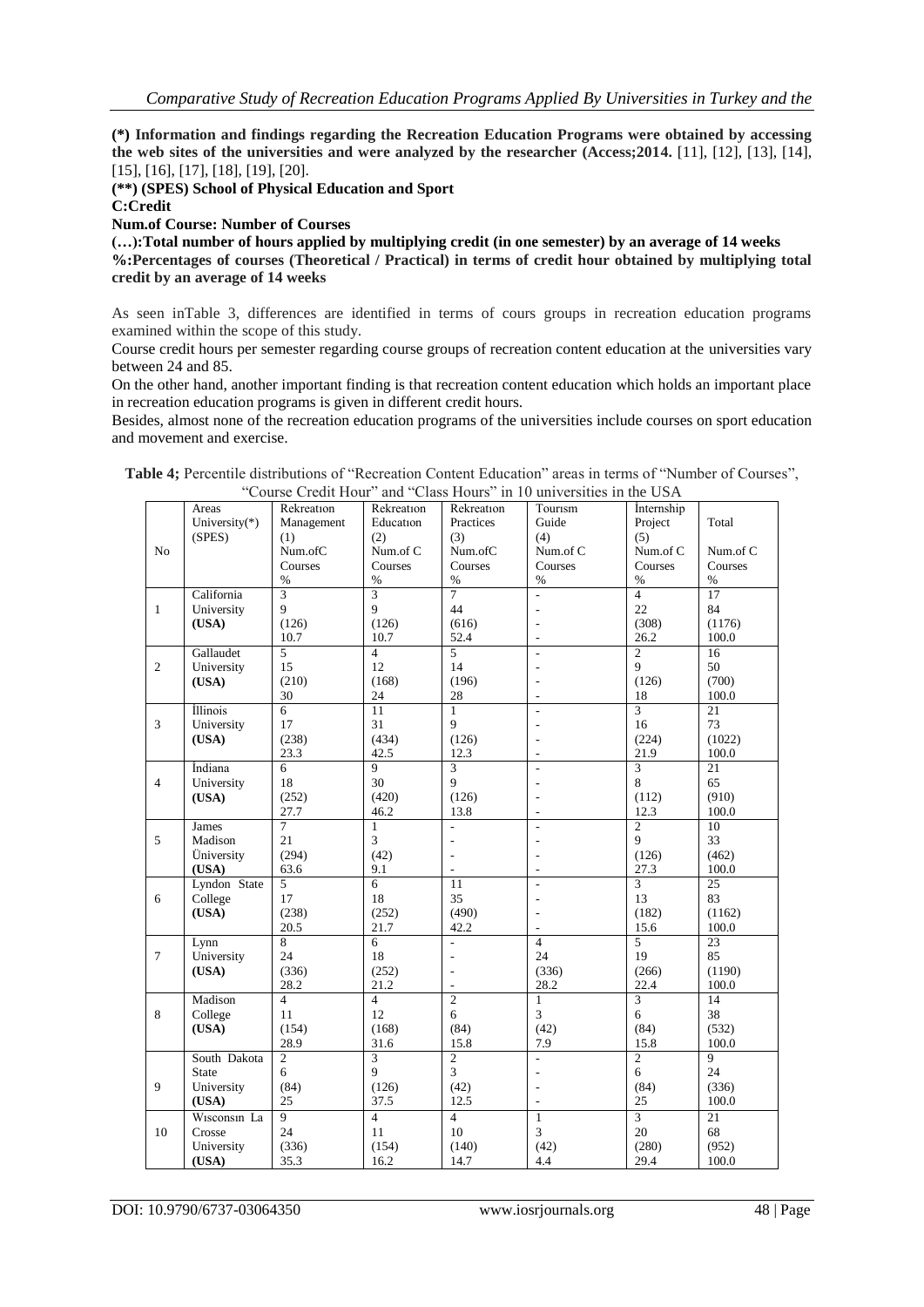**(\*)Information and findings regarding the Recreation Education Programs were obtained by accessing the web sites of the universities and were analyzed by the researcher (Access;2014.** [11], [12], [13], [14], [15], [16], [17], [18], [19], [20]

(\*\*)**SPES) School of Physical Education and Sport** 

**C: Credit**

**Num.of Course: Number of Courses** 

**(…): Total number of hours applied by multiplying credit (in one semester) by an average of 14 weeks %:Percentages of courses (Theoretical / Practical) in terms of credit hour obtained by multiplying total credit by an average of 14 weeks**

As seen in Table 4, there are differences in percentile distributions of "Recreation Content Education" areas regarding "Number of Classes", "Course Credit Hour" and "Class Hours" in the 10 universities examined in the USA. It is identified that almost all the universities examined have an internship program within their recreation education curricula whereas only three universities have courses on tourism / counseling which cover blooming sport tourism in their curricula.

#### **IV. Conclusions**

- 1. Recreation leader" training programs differ in themselves in Turkey. **(Table 1)**
- 2. In almost all of the "recreation leader" training programs in Turkey group courses of recreation content education are high in terms of number of classes and course credit hours. **(Table 1)**
- 3. It is observed that there are some differences with regards to "course names and varieties" in "recreation leader" training programs examined in Turkey.
- 4. It is also found out that there are some differences in the class hours of theoretical and practical courses in the programs that have been examined.
- 5. For instance, X practical course is given at one university as such; 1 hour of lecture is theoretical, 2 hours practical or 3+3: 6 hours in two semesters while it is given at another university as such; 4+4: 8 hours practical. **(Table 2)**
- 6. It is found out that recreation education programs examined in Turkey are consistent with European Community Action Scheme for the Mobility of University Students **(ERASMUS)** criteria.
- 7. It can be said that there is a great number of Recreation Leadership programs at bachelor, master and doctoral levels in Turkey. **(Table 1)**In addition to the increase in the number of the recreation leadership programs especially in the last decade, the quality to be reached will be extremely important for the development of the sports industry.

#### **V. Recommendations**

It will be possible to create and improve the quality of the programs with a well-trained academic staff who has been and will be working in the field of Sport Sciences. This requires providing, improving and creating facilities, equipments and areas where and thanks to which the programs can be applied healthily. However, this aspect of the subject matter constitutes a separate research topic. To conclude, despite the diversity in courses and practices as well as the differences in credit hours, the universities in Turkey which implement recreation programs incompliance with European and world standards strive to educate well-trained recreation leaders for the sport industry.Within the framework of these results, it is recommended that in order to improve recreation education programs, the programs should be taught at Faculty of Sport Sciences which should be founded and that support should be provided for the education and research which are necessary for the development of the academic staff working in the field of Recreation Education Sciences.

#### **References**

- [1]. Fisek, K., (1998), **In Turkey and inthe worldof Sports Management**Bagırgan Publication, 2.press, pp.16-17,Ankara
- [2]. Lumpkin, A., (1990), Physical Education and Sport A Contemporary Introduction, Missour: Times Mirror/Mosby College Publishing, pp.8 New York.
- [3]. Sunay, H.,(2002), **Expandingthe Scopeof Sports inContemporaryTurkeyRole and ImportanceofFitnessLeaders,**7. International SportsScience Congress Congress book, pp.263-271, Kemer, Antalya.
- [4]. Sunay,H.,(1998) **Sport Managers ExecutiveoftheQualifications and Education**Gazi University Journal of Physical Education and Sport Sciences, Ankara, 1:pp.59-68
- [5]. OSYM **(SSPC) Student Selection and Placement Center** (2014), Guide to higher education programs and quotas, Meteksan Publishing, Student Selection and Placement Center, Ankara.
- [6]. Holmes, B.,(1981), **Comparative Education: Some Considerations of Method**.: Ailen and Unwin Publication, London.
- [7]. Sunay H., (2005) "**Training The Sport Managers in Turkey**", ICHPERorganizedin 2005 by46-SD InternationalSport Science Congress, Abstracts Booklet, pp.48-58,İstanbul.
- [8]. Sunay, H.,(2016), **SportsManagement** Gazi Publication, 2. Press, GaziBookstore, Ankara.
- [9]. Sunay H., Boz,M.M., Gürbüz, P., (2002) **Bringingin TurkeySports ManagerofUniversityDegree inComparativeInvestigation**" Gazi UniversityJournal ofPhysical Education andSports Sciences, Volume:7 Number:1, pp.59-68 Ankara,